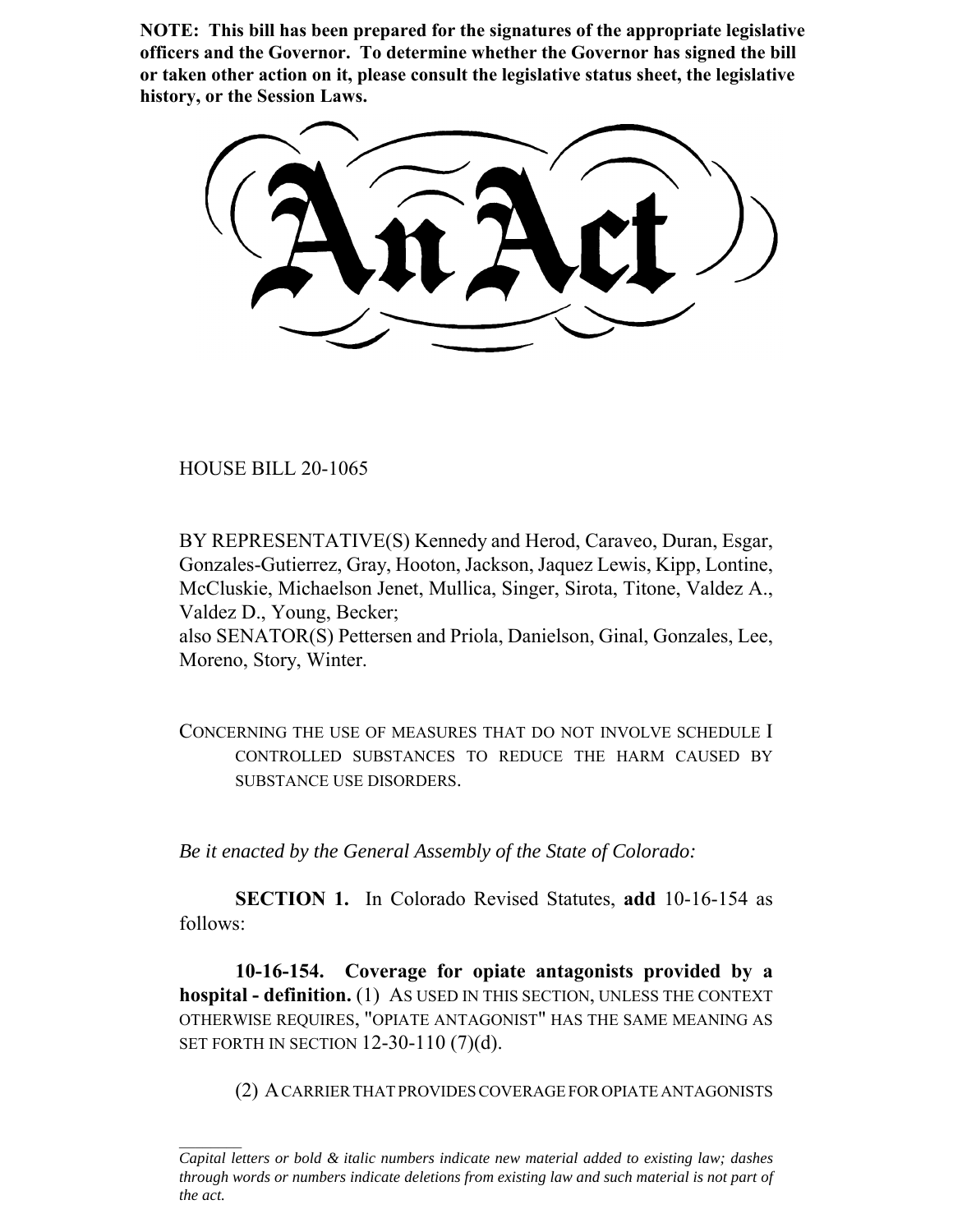PURSUANT TO THE TERMS OF A HEALTH COVERAGE PLAN THE CARRIER OFFERS SHALL REIMBURSE A HOSPITAL FOR THE HOSPITAL'S COST OF AN OPIATE ANTAGONIST IF THE HOSPITAL GIVES A COVERED PERSON AN OPIATE ANTAGONIST UPON DISCHARGE FROM THE HOSPITAL.

**SECTION 2.** In Colorado Revised Statutes, 12-280-123, **add** (1)(c) as follows:

**12-280-123. Prescription required - exception - dispensing opiate antagonists.** (1) (c) A PHARMACIST WHO DISPENSES A PRESCRIPTION ORDER FOR A PRESCRIPTION DRUG THAT IS AN OPIOID SHALL NOTIFY THE INDIVIDUAL TO WHOM THE OPIOID IS BEING DISPENSED ABOUT THE AVAILABILITY OF AN OPIATE ANTAGONIST WHEN, IN THE PHARMACIST'S PROFESSIONAL JUDGMENT, THE INDIVIDUAL WOULD BENEFIT FROM THE NOTIFICATION.

**SECTION 3.** In Colorado Revised Statutes, 12-280-123, **add** (4) as follows:

**12-280-123. Prescription required - exception - dispensing opiate antagonists - selling nonprescription syringes and needles.** (4) A PHARMACIST OR PHARMACY TECHNICIAN MAY SELL A NONPRESCRIPTION SYRINGE OR NEEDLE TO ANY PERSON.

**SECTION 4.** In Colorado Revised Statutes, 13-21-108.7, **amend**  $(3)(a)$  as follows:

**13-21-108.7. Persons rendering emergency assistance through the administration of an opiate antagonist - limited immunity legislative declaration - definitions.** (3) **General immunity.** (a) A person, other than a health care provider or a health care facility, who acts in good faith to furnish or administer an opiate antagonist, INCLUDING AN EXPIRED OPIATE ANTAGONIST, to an individual the person believes to be suffering an opiate-related drug overdose event or to an individual who is in a position to assist the individual at risk of experiencing an opiate-related overdose event is not liable for any civil damages for acts or omissions made as a result of the act or for any act or omission made if the opiate antagonist is stolen.

**SECTION 5.** In Colorado Revised Statutes, 18-1-712, **amend** (2)(a) as follows:

PAGE 2-HOUSE BILL 20-1065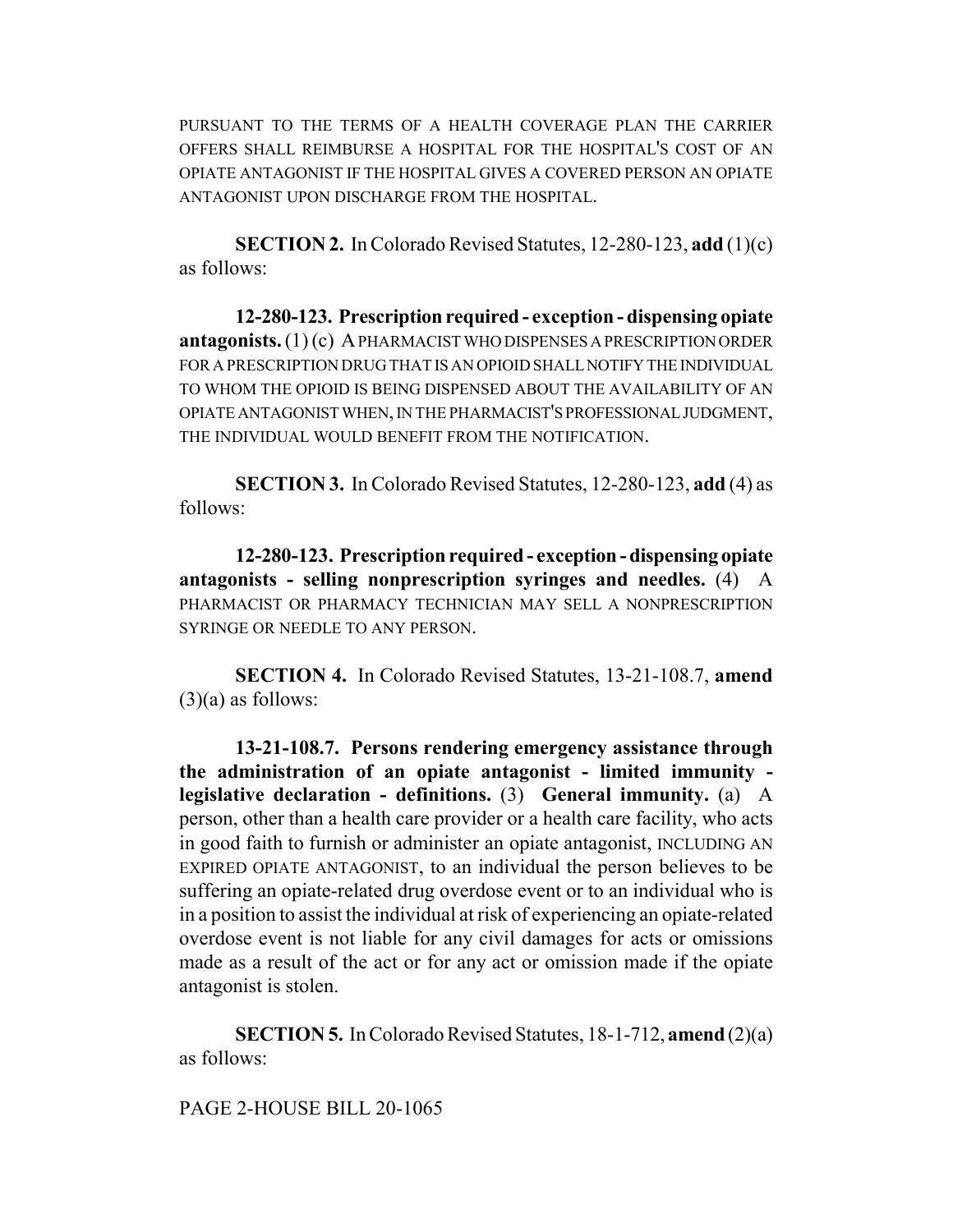**18-1-712. Immunity for a person who administers an opiate antagonist during an opiate-related drug overdose event - definitions.** (2) **General immunity.** (a) A person, other than a health care provider or a health care facility, who acts in good faith to furnish or administer an opiate antagonist, INCLUDING AN EXPIRED OPIATE ANTAGONIST, to an individual the person believes to be suffering an opiate-related drug overdose event or to an individual who is in a position to assist the individual at risk of experiencing an opiate-related overdose event is immune from criminal prosecution for the act or for any act or omission made if the opiate antagonist is stolen.

**SECTION 6.** In Colorado Revised Statutes, **amend** 18-18-430.5 as follows:

**18-18-430.5. Drug paraphernalia - exemption.** (1) A person shall be IS exempt from the provisions of sections 18-18-425 to 18-18-430 if he or she THE PERSON is:

(a) Participating as an employee, volunteer, or participant in an approved syringe exchange program created pursuant to section 25-1-520; C.R.S. OR

(b) A PHARMACIST OR PHARMACY TECHNICIAN WHO SELLS NONPRESCRIPTION SYRINGES OR NEEDLES PURSUANT TO SECTION 12-280-123  $(4)$ .

**SECTION 7.** In Colorado Revised Statutes, 25-1-520, **amend** (2.5) as follows:

**25-1-520. Clean syringe exchange programs - operation approval - reporting requirements.** (2.5) (a) A program developed pursuant to this section may be operated in a hospital NONPROFIT ORGANIZATION WITH EXPERIENCE OPERATING A CLEAN SYRINGE EXCHANGE PROGRAM OR A HEALTH FACILITY licensed or certified by the state department pursuant to section  $25$ -1.5-103 (1)(a)</del> MAY OPERATE A CLEAN SYRINGE EXCHANGE PROGRAM WITHOUT PRIOR BOARD APPROVAL.

(b) PRIOR TO OPERATING A CLEAN SYRINGE EXCHANGE PROGRAM PURSUANT TO THIS SUBSECTION (2.5), A NONPROFIT ORGANIZATION SHALL CONSULT WITH INTERESTED STAKEHOLDERS AND DISCUSS THE ISSUES

PAGE 3-HOUSE BILL 20-1065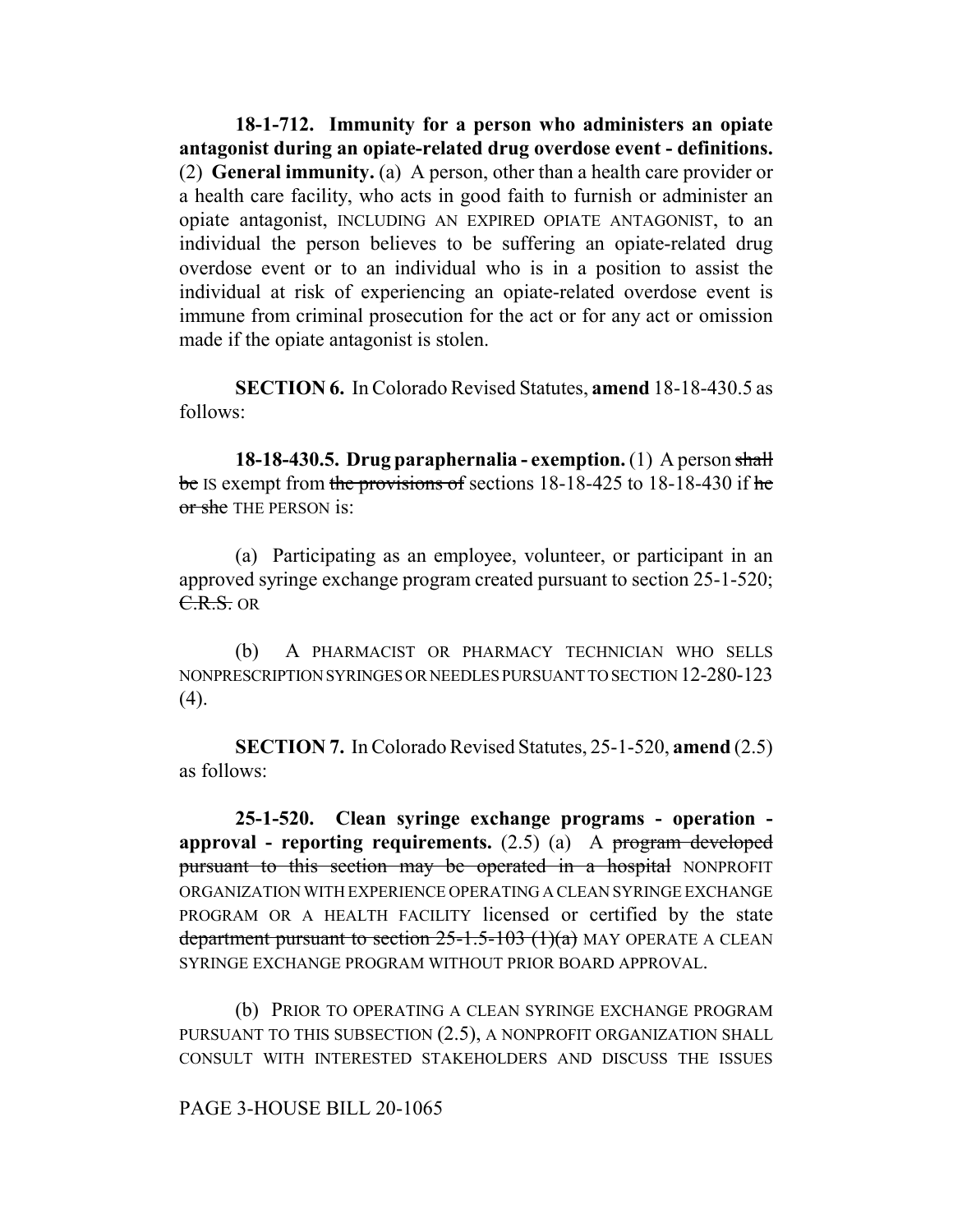DESCRIBED IN SUBSECTION (1) OF THIS SECTION.

(c) EACH NONPROFIT ORGANIZATION AND HEALTH FACILITY THAT OPERATES A CLEAN SYRINGE EXCHANGE PROGRAM PURSUANT TO THIS SUBSECTION (2.5) SHALL ANNUALLY REPORT TO THE STATE DEPARTMENT SPECIFYING THE NONPROFIT ORGANIZATION'S OR HEALTH FACILITY'S NUMBER OF SYRINGE ACCESS EPISODES IN THE PREVIOUS YEAR AND THE NUMBER OF USED SYRINGES COLLECTED BY THE NONPROFIT ORGANIZATION OR HEALTH FACILITY.

**SECTION 8.** In Colorado Revised Statutes, 12-280-123, **add** (1)(c) as follows:

**12-280-123. Prescription required - exception - dispensing opiate antagonists.** (1) (c) A PHARMACIST WHO DISPENSES A PRESCRIPTION ORDER FOR A PRESCRIPTION DRUG THAT IS AN OPIOID SHALL NOTIFY THE INDIVIDUAL TO WHOM THE OPIOID IS BEING DISPENSED ABOUT THE AVAILABILITY OF AN OPIATE ANTAGONIST AT NO CHARGE TO THE INDIVIDUAL WHEN, IN THE PHARMACIST'S PROFESSIONAL JUDGMENT, THE INDIVIDUAL WOULD BENEFIT FROM THE NOTIFICATION.

**SECTION 9. Act subject to petition - effective date.** (1) Except as otherwise provided in this section, this act takes effect at 12:01 a.m. on the day following the expiration of the ninety-day period after final adjournment of the general assembly; except that, if a referendum petition is filed pursuant to section 1 (3) of article V of the state constitution against this act or an item, section, or part of this act within such period, then the act, item, section, or part will not take effect unless approved by the people at the general election to be held in November 2022 and, in such case, will take effect on the date of the official declaration of the vote thereon by the governor.

(2) Section 2 of this act takes effect only if Senate Bill 20-007 does not become law.